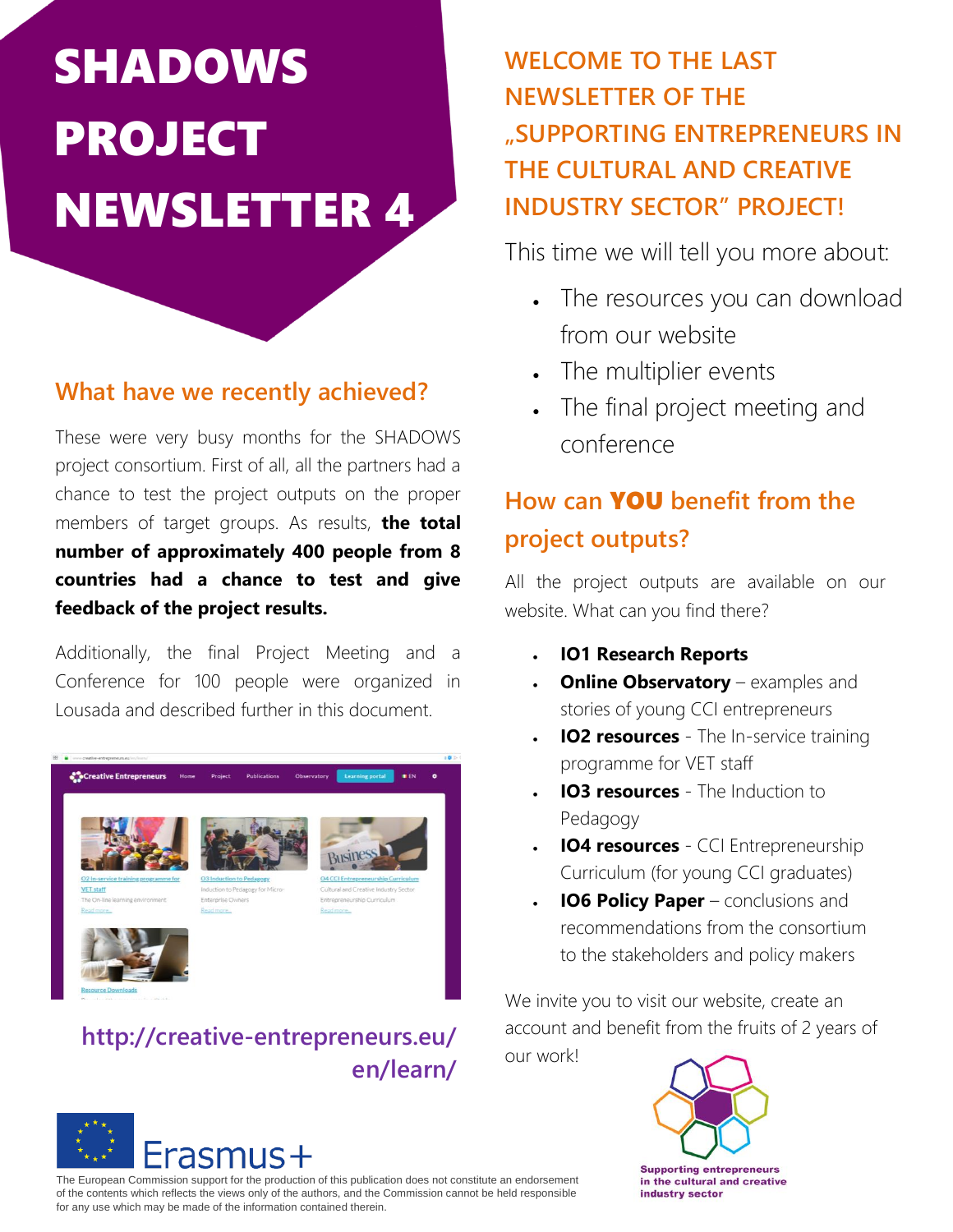In order to promote the results of the project, the Multiplier Events has been organized in the remaining countries: Cyprus, Portugal, Germany and Romania.



## MULTIPLIER EVENTS

#### **Multiplier Event in Cyprus**

Cypriot event took place on the 16th of August in Nicosia, where the EUC team presented the project results to over 50 people. The presentation of the project deliverables was combined with the pitching competition. The event was widely disseminated through Facebook live stream, TV channels and newspapers.

#### **Multiplier Event in Portugal**

41 people representing micro-enterprise owners, VET professionals and graduates attended the CCI Seminar in Lousada, Portugal on May 22nd 2018. The main purpose was to present the full suite of pedagogic resources and to enlist support for the new business immersion programme. Case studies in this field were also presented.





#### **Multiplier Event in Romania**

University of Pitesti organized the event in Romania on 26th of July 2018 and it was attended by 24 participants. All participants were impressed about the results of the project, but for young graduates it was a real enlightenment. Most of them expressed their amazement about the opportunity of turning a hobby into a business.

#### **Multiplier Event in Germany**

The event in Germany was organized at the University of Paderborn on the 6th of June 2018. 27 participants were introduced to the project, starting from basic information, presentation of the outputs and instructions how to use the SHADOWS website. Participants had a chance to test the tools, ask questions and give their feedback.



The European Commission support for the production of this publication does not constitute an endorsement of the contents which reflects the views only of the authors, and the Commission cannot be held responsible for any use which may be made of the information contained therein.





industry sector